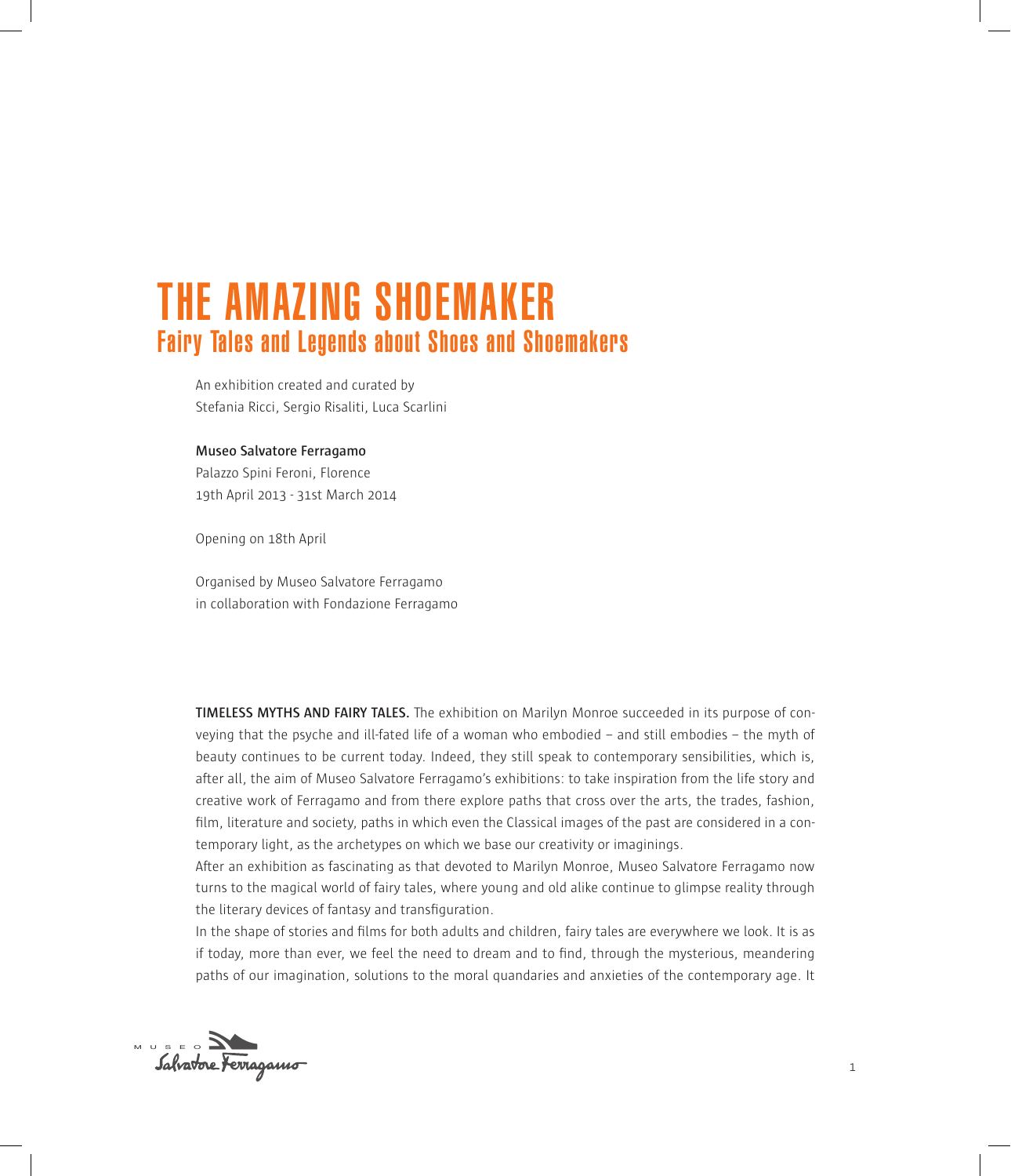is in times of crisis when we most feel the need to dream, overcoming obstacles and fears through our imagination. This is a universal need, a primal instinct, and this is why fairy tales are an inexhaustible refuge for our archetypes and primitive human experience.

**THE AMAZING SHOEMAKER.** Fairy tales, myths and legends from around the world have often told the story of shoes and shoemakers. This could be because shoes have always symbolised wealth, power and basic creativity. In all societies, shoemaking was considered a humble trade, although the cobbler has always fascinated. His workshop was a place for people to meet and ponder the meaning of life and creation, as we learn from the essay, *Socrates and the Shoemaker*, by Sergio Givone, included in the exhibition catalogue.

There are many tales about shoes and shoemakers, in countless languages, but only three or four are very well known, *Cinderella* and *The Red Shoes*, in particular. This is a theme that merits further exploration, especially by a museum founded on the history of shoes and shoemakers.

**THE FAIRY TALE STORY OF SALVATORE FERRAGAMO.** "Once upon a time there was a boy named Salvatore. The eleventh of fourteen children, he was born in 1898 in Bonito, a small village near Naples, with a handful of houses, one main road and lots of countryside. His parents were farmers and their life consisted of waiting and praying for a good harvest…"

This is how the story begins, a true story, told in the first person, because, as Italo Calvino wrote, "Fairy tales are true." Salvatore Ferragamo's story has all the essential ingredients of a fairy tale. Each chapter of his story and even its happy ending, hold the appeal of an imaginary tale: young Salvatore's ocean voyage to the United States in search of the secret behind a shoe with the perfect fit; the juxtaposition of Italy with the new, immense and yet familiar country; the opening of a small shop for shoe repairs and custom-made shoes in California, which soon becomes famous; Salvatore's success in Hollywood; and film, the seventh art, with the power to turn back time and obliterate space, making anything possible, even for a young Italian shoemaker, who finds himself, before he knows it, fitting the most beautiful women in the world – the princesses and sorceresses of the twentieth century – for his custom-made shoes. Just over twenty years of age, having already found his success and become the brave young hero of our story, Salvatore returns home. Fascinated by the beauty of a city that is new to him, he chooses Florence, with its rich tradition in all the arts, a city that has seen disappointment and ruin, but also rebirth. This magic is infused in a grand Medieval palace every day, where he hosts his famous clients.

As Cristina Campo so poetically writes, "The narrator of a fairy tale is mysterious, but everyone knows that the perfect tale is the story of one man alone, and that only precious experience, chance bestowed on one single individual, can reflect, like an enchantment, the dreams of many." Salvatore's creativity, his experimentation with materials and his thaumaturgical ability to restore health to feet through shoes

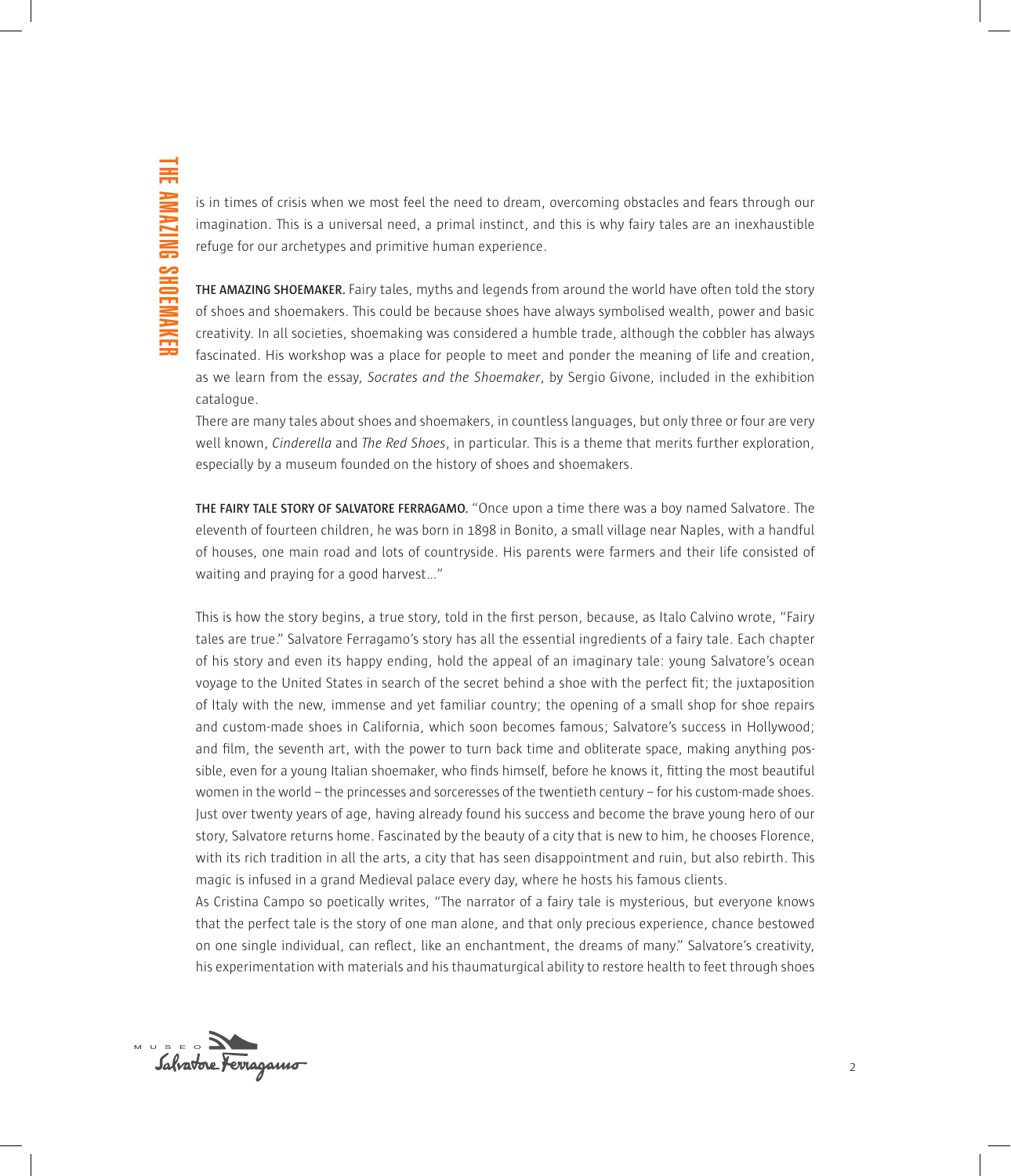fall within a continuous creative flow from the mind to the hands passing through the heart, overcoming danger, difficulty and war. Ferragamo's creative verve springs directly from an ancient awareness, the memory of the past and the invaluable teachings of other cobblers whose fascinating appeal has inspired myriad legends in all the cultures of the world, some of which are well known, while others less so, but in which shoes always have mysterious powers, are makers of a metamorphosis, and embody good or evil spells.

**SHOES AND SHOEMAKERS IN FAIRY TALES OLD AND NEW.** As early as 1998, Museo Salvatore Ferragamo focused on fairy tales with an entire exhibition on Cinderella, the world's favourite story of the perfect shoe, a metaphor for beauty and virginal purity. But we believed this theme could be developed further.

A great number of people enthusiastically participated in the project, and not only fairy tale experts like Antonio Faeti and Michele Rak, but film historians like Alessandro Bernardi and writers and poets as well, including Hamid Ziarati, Michele Mari and Elisa Biagini, who penned new stories and poems illustrated by Michela Petoletti and Francesca Ghermandi. World renowned composer Luis Bacalov wrote original music for the exhibition ouverture, and young photographers Simona Ghizzoni and Lorenzo Cicconi Massi, along with expert photographer Arrigo Coppitz, photographed Salvatore Ferragamo shoes as if they were in a fairy tale. The exhibition draws significantly on the participation of many artists. *Messenger* by Annette Lemieux has been compared to the myth of Mercury, while Carol Rama's work is a modern version of *Cinderella* and Daniel Spoerri's little shoe filled with bread has been compared to *Hop-o'-My-Thumb*. Some artists, as art critic Demetrio Paparoni writes in his essay, preferred to create new pieces, taking inspiration from different fairy tales, like Liliana Moro with *Donkey Skin*, Ann Craven with *Cinderella* and *Puss in Boots*, *Alice in Wonderland* and *The Wizard of Oz*, Timothy Greenfield–Sanders with *The Wizard of Oz*, and Liu Jianhua with *Cinderella,* while Jan Švankmajer, renowned for the surreal in animation, has looked to *The Red Shoes* for inspiration*.*

An entire section is devoted to the sculptures and drawings of Mimmo Paladino, magical visions that use the world of shoes to tell the story of our amazing shoemaker. For the occasion, Paladino, from Italy's Campania region, has collaborated on an original animated story with writer and comedian Alessandro Bergonzoni, author of a visionary tale. The exhibition also includes a sculpture by Paladino of a goddess in the world of shoes, created specifically for this exhibition.

We could not, of course, leave out a modern form of storytelling: the comic. Frank Espinosa, the creator of famous comic books, has written a new series based on the life story of Salvatore Ferragamo. Son of a Cuban shoemaker himself, Espinosa could not help but show enthusiasm for this initiative.

Finally, two short films will complete the project. One, directed by the Italian director Francesco Fei, gives the shoe a truly psychopompal role. The other is an animated short inspired by an episode in the life of young Salvatore Ferragamo. It was written by Mauro Borrelli, the storyboard artist for movies like *The Adventures of Baron Munchausen* by Terry Gillman, but mainly known for his collaboration with Tim Burton. The art director for this short film is Rick Heinrichs, Oscar-winner for his work on *Sleepy Hollow*.

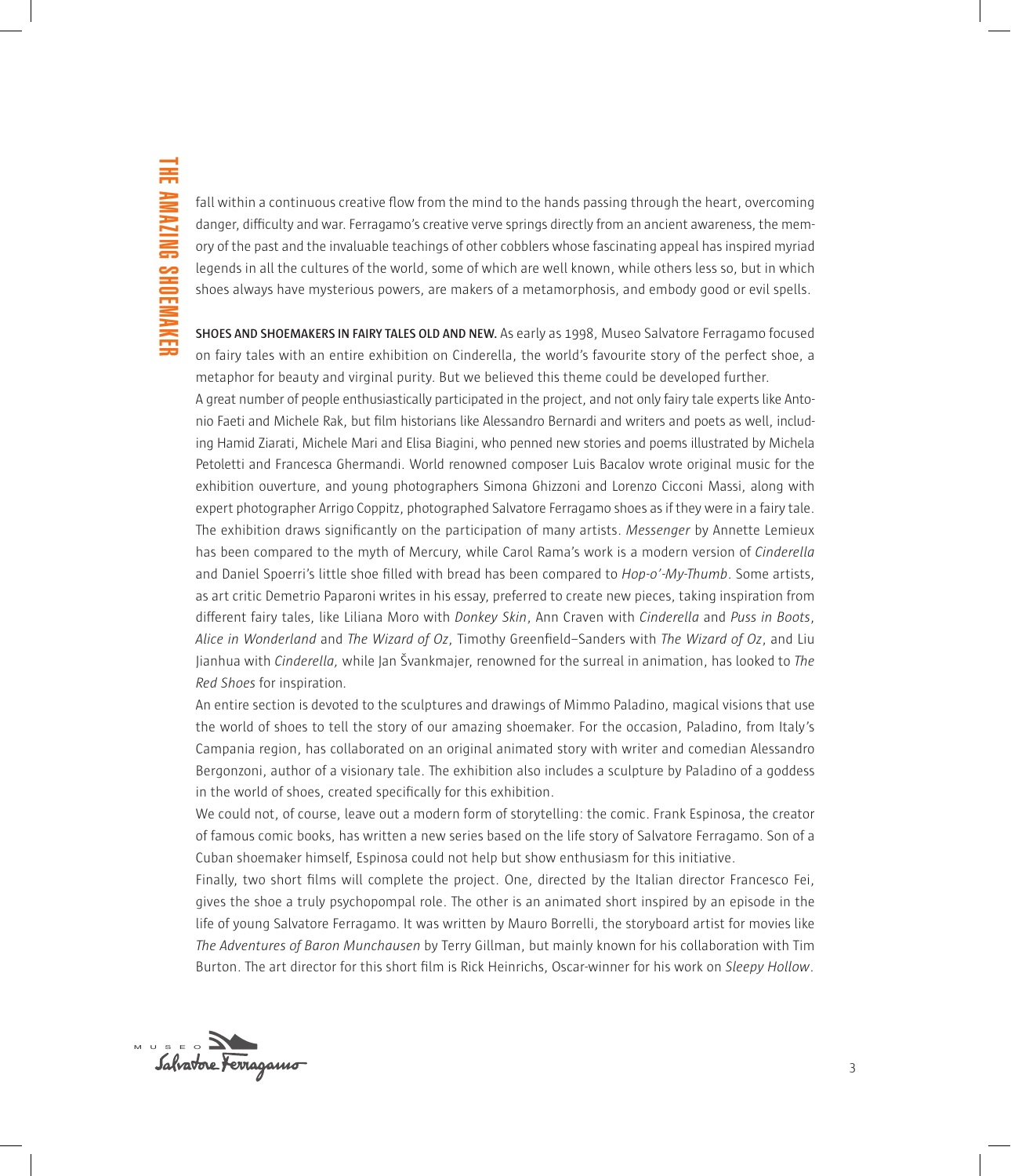Museo Salvatore Ferragamo has therefore transformed itself into a mine of contemporary art and creativity, in collaboration with the newly established Fondazione Ferragamo, created specifically to share Ferragamo's story and instil in young people the principles in which he believed. This is one of the first times that contemporary institutions in Florence explore in such a comprehensive manner the history of this city of arts and trades, a world of beauty, imagination, technology and invention, through one of its great men, Salvatore Ferragamo.

The exhibition includes rare volumes from the National Libraries of Rome and Florence, the Marciana in Venice and the Little Nemo Archive in Turin, as well as the priceless manuscript by Federico García Lorca, *La zapatera prodigiosa*, which inspired the Italian title of the exhibition.

Historic shoes are also on display, on loan from prominent museums such as Palazzo Pitti's Costume Gallery, Museo Stefano Bardini, Museo Davanzati, Museo Stibbert, the Anthropological Museum and Egyptian Museum in Florence and the International Museum of Roman Shoes in France.

The Museo Nazionale del Bargello and Museo Richard-Ginori della Manifattura di Doccia in Florence have generously lent masterpieces from the XVI to the XX centuries of significance in the fairy tale world.

This project does not end with the exhibition and publication of the catalogue. It will run for a year with a series of related activities that will continue to enrich the exhibition, consisting of conferences, workshops, discussion days, comic art competitions, theatre and musical performances, learning laboratories and visits to museums, all with a focus on fairy tales and shoes.

#### **THE AMAZING SHOEMAKER**

FAIRY TALES AND LEGENDS ABOUT SHOES AND SHOEMAKERS

Museo Salvatore Ferragamo in collaboration with Fondazione Ferragamo

Sponsored by: The City of Florence

Open to the public: 19 April 2013 to 31 March 2014

Opening hours: 10am – 7,30pm Closed: 1 January, 1 May, 15 August, 25 December Ticket: € 6

Curators: Stefania Ricci, Sergio Risaliti and Luca Scarlini

Catalogue edited by Stefania Ricci, Skira, Milan, 320 pages, Illustrated Press contacts: Marco Brusamolin +39 02 77111439 marco.brusamolin@ferragamo.com

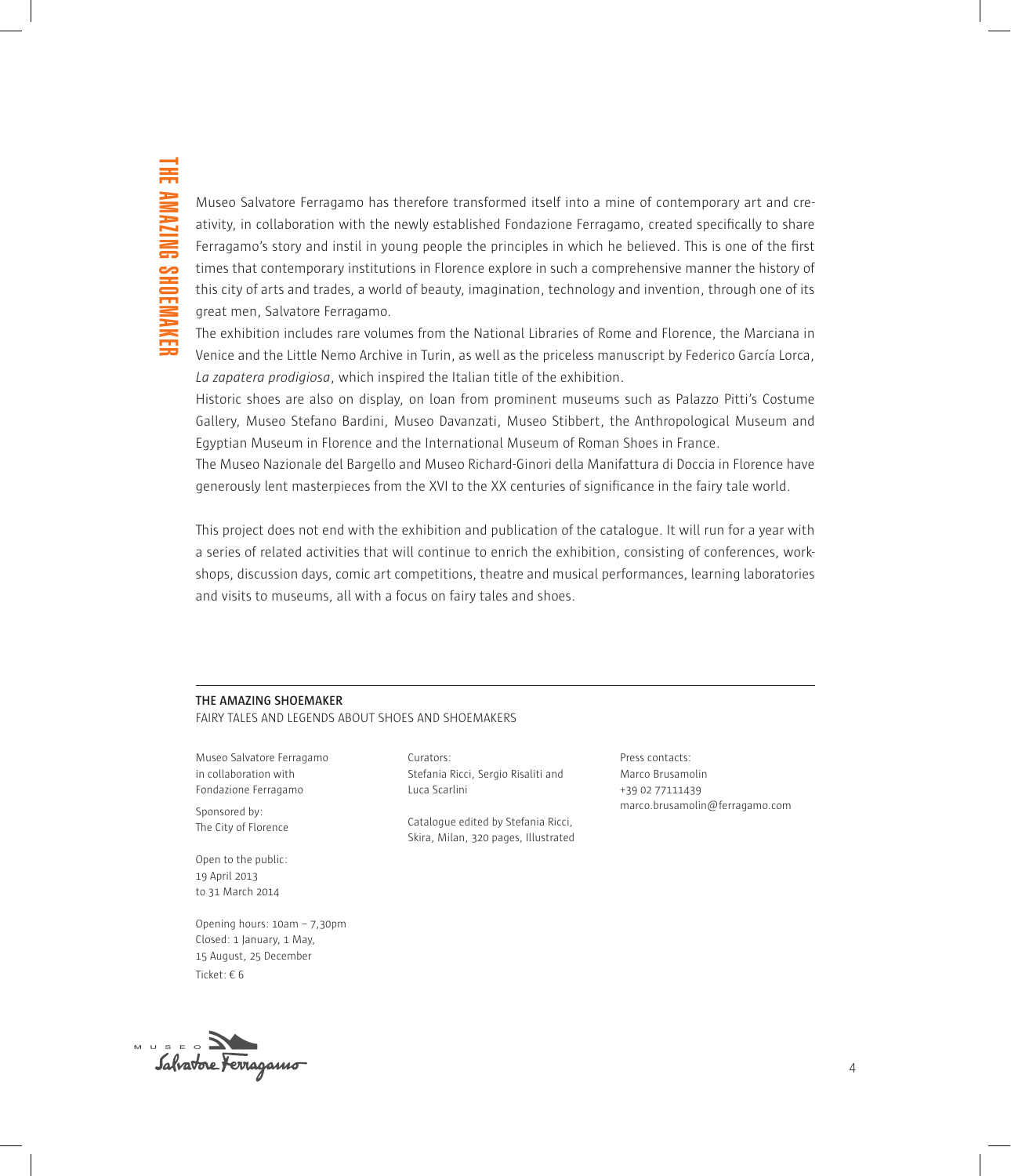#### **ON DISPLAY**

- 93 historic shoes designed by Salvatore Ferragamo
- 20 jewellery shoe heels
- $1$  cobbler's workbench with shoemaking tools
- 13 historic shoes from various museums, including: Museo Stefano Bardini, Museo di Palazzo Davanzati, Museo di Storia Naturale, Sezione di Antropologia e Etnologia, Museo Egizio of Florence, Musée International de la Chaussure a Romans
- $1$  merry-go-round with jewellery shoes, inspired by six styles designed by Salvatore Ferragamo.
- 47 books, illustrations and manuscripts, including: Federico García Lorca, *La zapatera prodigiosa* [1926-1930]. Giovan Battista Basile, *Il Pentamerone del Cavalier Giovan Battista Basile, overo Lo cunto de li cunte trattenemiento de li peccerille*, Bartolomeo Lupardi printing press,

Rome, 1679. Biblioteca Nazionale Centrale di Roma, Rome. Jeane La Fontaine, *Fables*. Eauxfortes originales de Marc Chagall, 2 v. Tériade, Paris 1952. Biblioteca Nazionale Centrale di Firenze, Florence

12 archive films, including: *Cendrillon*, silent short film directed and produced by Georges Méliès in 1899 based on the fairy tale by Charles Perrault.

#### **ORIGINAL FAIRY TALES**

*Pièpazzia*, 2013. Text by Hamid Ziarati. 10 plates with colour drawings by Michela Petoletti. Watercolour and India ink on paper, 24 x 28 cm; 48 x 28 cm. Courtesy of Michela Petoletti, Milan

*Fateful Shoes*, 2013. Text by Michele Mari. 13 colour drawings by Francesca Ghermandi. Pencil, felt-tip marker, ink on paper. From 21 x 29,7 cm to 29,7 x 42 cm and 42 x 29.7 cm. Courtesy of Francesca Ghermandi, Bologna

Frank Espinosa, *Salvatore Ferragamo. Making of a Dream*, 2013. Comic book on the life of Salvatore Ferragamo, adapted from the autobiography *Shoemaker of Dreams.* Text and drawings, 26 plates and colour cover. Mixed media (acrylic/gouache on pencil and India ink) on paper, 36 x 43 cm each. Translation by Andrea Plazzi. Editorial coordination and supervision by Symmaceo Communications, graphic adaptation by Alessio d'Uva. Courtesy of Frank Espinosa, New York

#### **SHORT FILMS**

*The rainbow and the lost bride*, 2013. Video installation, 3 HD channels. Directed by Francesco Fei, with Leonardo Santini and Alice Raffaelli. Subject by Francesco Fei.

*White Shoe*, USA 2013. Written and Directed by Mauro Borrelli. Inspired by the life and work of Salvatore Ferragamo. Produced by Matteo Sapio. Artistic supervision by Rick Heinrichs

### **ARTWORK**

Mimmo Paladino, *Untitled*, 2013. 40 aluminium shoes, 20 cm (each). Courtesy of Mimmo Paladino, Rome

Mimmo Paladino, *Untitled*, 2013. Bronze, 2 metres (height). Courtesy of Mimmo Paladino, Rome

Mimmo Paladino, *Untitled*, 2013. 10 mixed media drawings on paper, from 28.7 x 38.7 cm to 42.4 x 30.8 cm. Courtesy of Mimmo Paladino, Rome and the Museo Salvatore Ferragamo, Florence

*Il Sembra, l'Alzolaio*. Text by Alessandro Bergonzoni. Illustrations by Mimmo Paladino. Animation by Alessandra Selis. Assembly by Massimiliano Pacifico with the participation of Alessandro

Bergonzoni. Directed by Mimmo Paladino

Rebecca Horn, *L'Amant,* 2003. Butterfly wings, mechanical device, Plexiglas display case, iron, 55 x 35 x 146 cm. Studio Trisorio, Naples

Liliana Moro, *Pelle d'asino*, 2013. Mixed media installation, 800 x 200 x 250 cm. Courtesy of Liliana Moro, Milan

Carol Rama, *Feticci*, 2003. Cast bronze, 24 x 11.5 cm. Private collection, Turin

Carol Rama, *Untitled (Rubbers)*, 1988. Rubber mounted on canvas and inner tubes, 180 x 130 cm. Private collection on loan to MART Museo di Arte Moderna e Contemporanea di Trento e Rovereto

Timothy Greenfield-Sanders, *Merce Cunningham Feet and Ruby Slippers*, 2013. Diptych, digital print, 90 x 90 cm (each panel). Courtesy of Timothy Greenfield-Sanders, New York

After Giambologna, *Fowler*, late XVIth – early XVIIth century. Bronze, brown patina with traces of gilding. Modern marble base, 21.5 cm (height). Museo Nazionale del Bargello, Florence

Giambologna, *Mercury*, after 1580, probably XVIIth century. Disc-welded bronze, fastened to simil-metal pedestal, 58 cm (height). Museo Nazionale del Bargello, Florence

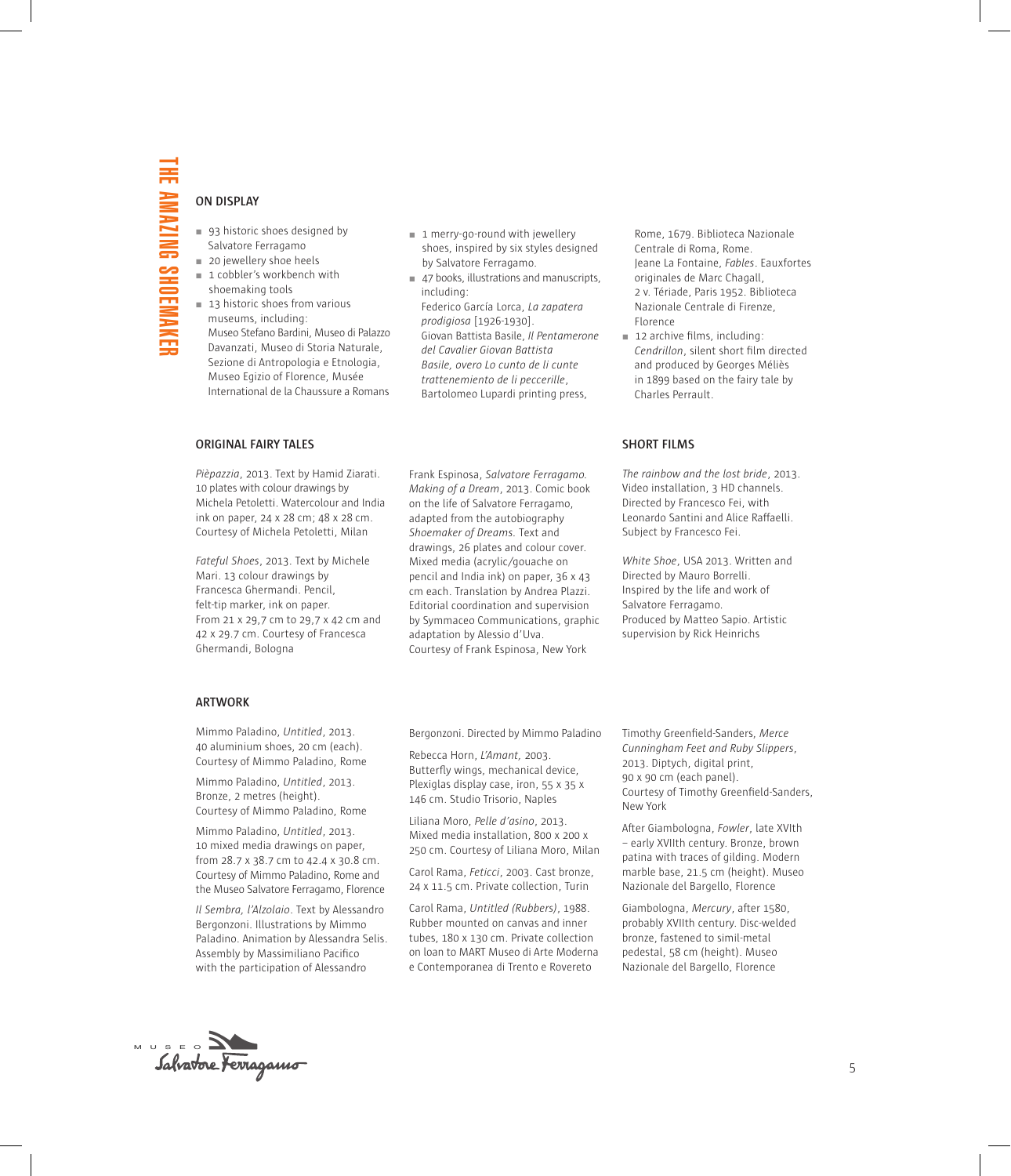Anonymous, *Mercury*. Disc-welded bronze, fastened to wooden socle, 18 cm (height). Museo Nazionale del Bargello, Florence

Manifattura Ginori, Doccia, after Giambologna, *Mercury*, XVIIIth century, terracotta (wooden base) 57 (height including base) x 30 cm. Museo Richard-Ginori della Manifattura di Doccia, Sesto Fiorentino

Manifattura di Doccia after Francesco Fanelli, *Figure of Flying Mercury*, c. 1910. Biscuit on majolica base, 48.5 x 20 cm. Museo Richard-Ginori della Manifattura di Doccia, Sesto Fiorentino

L'Etrusco (Fernando Baldi), *Advertising poster for Salvatore Ferragamo*, 2013. Acrylic and tempera on canvas, 50 x 70 cm. After the lost original executed in 1951 and documented in *Modern Publicity 1950-1951*, Frank A. Mercer & Charles Rosner, London & New York, 1951

Annette Lemieux, *Messenger*, 2006. Leather and feather parachute boots, 48,26 x 30,48 x 45,72 cm. Courtesy of Annette Lemieux, Brookline (Mass)

Daniel Spoerri, *Untitled*, 2000. Child's boot made of leather, and mixed media, 15 x 11 cm. Inspired by *Hopo'-My-Thumb*, the famous fairy tale by Perrault and certain Nordic tales. Private collection, Florence

Ann Craven, *Shoe portrait (Ferragamo, Prototipo, Antilope Nera, decoro circolare dipinto in rosso*, *1930)*, 2013. Watercolour on paper, 56 x 76 cm. Courtesy of Ann Craven, New York

Ann Craven, *Shoe portrait (Ferragamo, Prototipo, Antilope Nera, decoro circolare dipinto in bianco*, *1930),* 2013. Watercolour on paper, 56 x 76 cm. Courtesy of Ann Craven, New York

Ann Craven, *Shoe portrait* (*Ferragamo, Scarpa allacciata con punta a corno di rinoceronte, 1938),* 2013. Watercolour on paper, 56 x 76 cm. Courtesy of Ann Craven, New York

Ann Craven, *Shoe portrait (Ferragamo, patchwork multicolor, 1942*), 2013. Watercolour on paper, 56 x 76 cm. Courtesy of Ann Craven, New York

Ann Craven, *Shoe portrait (Ferragamo, Ninfea, sandalo in antilope, 1947)*, 2013. Watercolour on paper, 56 x 76 cm. Courtesy of Ann Craven, New York

Ann Craven, *Shoe portrait (Ferragamo*, *Rainbow, Arcobaleno, 1935)*, 2013. Watercolour on paper, 56 x 76 cm. Courtesy of Maccarone and Ann Craven, New York

Ann Craven, *Shoe portrait (Ferragamo*, *Rainbow, sandalo per Judy Garland, destra*, *1938)*, 2013. Watercolour on paper, 56 x 76 cm. Courtesy of Ann Craven, New York

Ann Craven, *Shoe portrait (Ferragamo*, *Rainbow, sandalo per Judy Garland*, *sinistra, 1938*), 2013. Watercolour on paper, 56 x 76 cm. Courtesy of Ann Craven, New York

Ann Craven, *Shoe portrait* (*Ferragamo, Sandalo facsimile con punta all'orientale dell'originale realizzato nel 1924 da Salvatore Ferragamo per il film Il ladro di Bagdad),* 2013. Watercolour on paper, 56 x 76 cm. Courtesy of Ann Craven, New York

Ann Craven, *Shoe portrait (Ferragamo, Stivaletto, tela dipinta, 1938)*, 2013. Watercolour on paper, 56 x 76 cm. Courtesy of Ann Craven, New York

Ann Craven, *Shoe portrait (Ferragamo, Prototipo per décolleté, strass e piume, Jackie, 1961)*, 2013. Watercolour on paper, 56 x 76 cm. Courtesy Ann Craven, New York

Ann Craven, *Shoe portrait (Ferragamo, Aldilà, stivaletto derby allacciato in vitello rosso, 1962*), 2013. Watercolour on paper, 56 x 76 cm. Courtesy of Ann Craven, New York

Liu Jianhua, *What Is It that Fills the World with Fantasies and Fragilities?*, 2013. Installation of 30 porcelain pieces inside glass jars. 600 x 60 x 80 cm. Courtesy of Liu Jianhua, Shanghai

Jan Švankmajer, *Red Shoes*, 2013. Mixed media, 74 x 26 x 27 cm

Jan Švankmajer, *Standa's Shoes*, 2007. Mixed media, 44 x 41 x 23 cm. Courtesy of Jan Švankmajer, Prague

Jan Švankmajer, *Eva's Shoes Tribute to Meret Oppenheim*, 2008. Mixed media, 54 x 31 x 20 cm. Courtesy of Jan Švankmajer, Prague

*Down to the cellar* (original title *Do pivnice)*, Czech Republic, Slovak Film Institute, Bratislava, short film, 1983. Directed by Jan Švankmajer. Subject by Josef Kolber. Starring Monika Belo-Cabanová, Ol'ga Wronská, and Aleksandr Letko

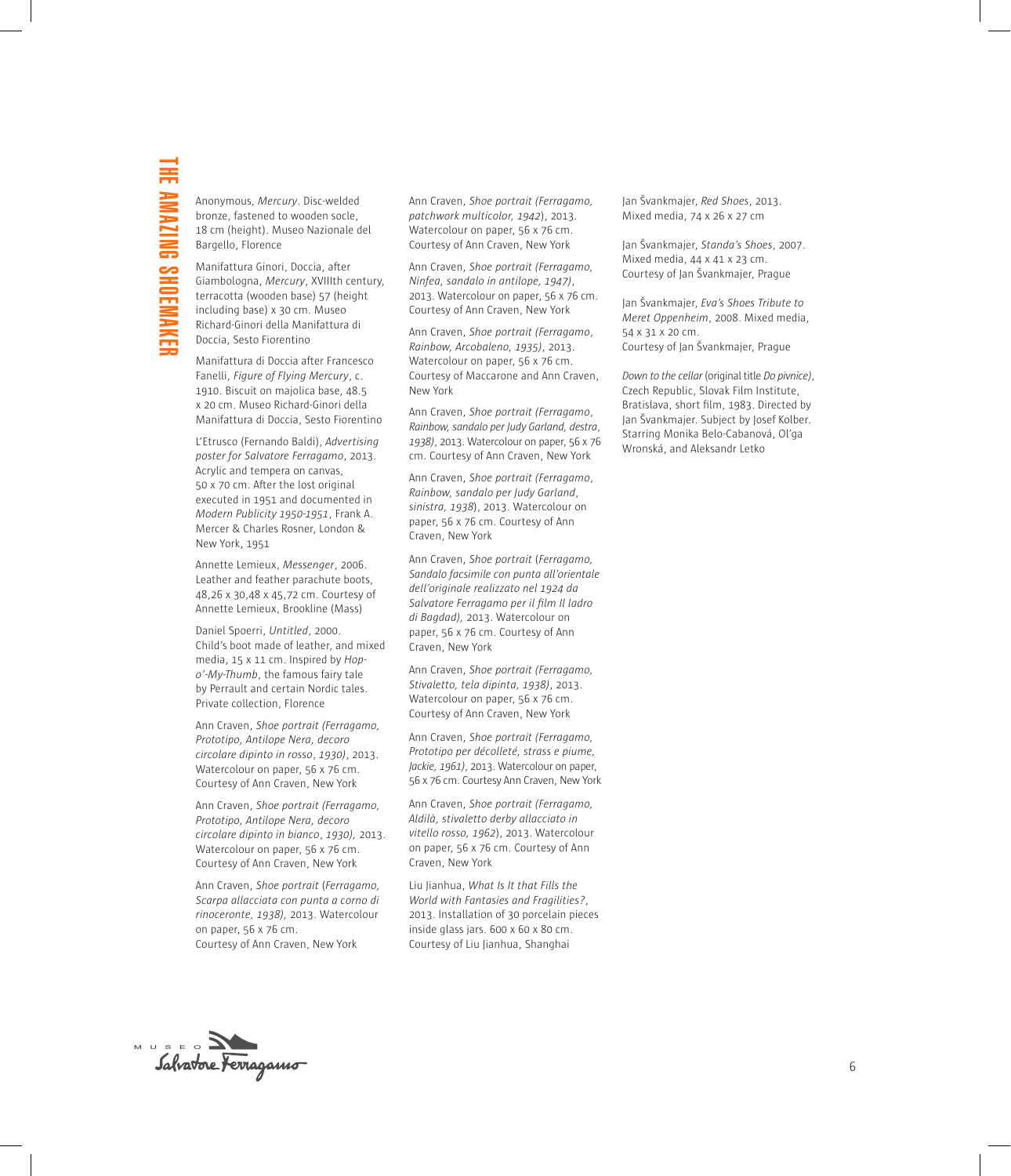## **WHITE SHOE**

*White Shoe* is a tale translated into a 22 minute animated short, written and directed by Mauro Borrelli and freely inspired by an episode in Salvatore Ferragamo's early life, found in his 1957 autobiography *Shoemaker of Dreams*.

If every chapter of Ferragamo's real life story can be read as part of a contemporary tale, this is especially true of the episode of the shoemaker's first creation: a pair of white shoes for his sister's first communion, manufactured with poor means over the course of a long, candlelit night. Mauro Borrelli, an artist whose stories intertwine magic, truth and fantasy, imagined this event in Salvatore's life as the first step in the awareness of his powerful creativity.

The aesthetics and symbolism of German Expressionist cinema of the 1920s served as a strong inspiration for this project. Salvatore works in a room that stands as a metaphysical container, a symbol of the subconscious: hidden in the folds of our mind, its walls keep our imagination trapped, confining it. Not many artists are able to see beyond the walls of this prison of the mind, but young Salvatore 'sees beyond.' He is able to do so with his imagination and this is how he 'constructs' the outside world. He fills it with ideas, so many that the walls of the prison eventually fall like leaves from the branches. Then Salvatore is finally in contact with what he had seen in his imagination: being creative means not only to imagine, but also to make things happen.

A pair of white shoes made as an act of generosity, put together ignoring the technique and relying solely on his intuition: this is the critical, magical moment in our fairy tale, the moment when Salvatore destroys the bars of his metaphysical prison as if he had an inborn instinct, a gift waiting to be set free. The rest of his creative genius will spring from this germ.

## A movie written and directed by Mauro Borrelli

Cast: Reese Gonzales (Salvatore); Maci Christianson (Biancarosa); David Z. Stamp (Mastro Tomaia); Circus Szwaleski (Don Nero). Produced by Matteo Sapio; director of photography E. Gustavo Petersen; cast director Paul Dinh-McCrillis, CSA; scenography by Kody Busch; artistic supervision by Rick Heinrichs; character design by Jorge Jaramillo; art director Robert Hummel; costumes by Haleh Risdana; makeup by Afton A. Adams; line producer Tereza Zales; assistant director Ricky Lloyd George; vfx supervision Jasen 'Jaz' Nannini; music by Leo Z.

In association with Fotocomics Productions.

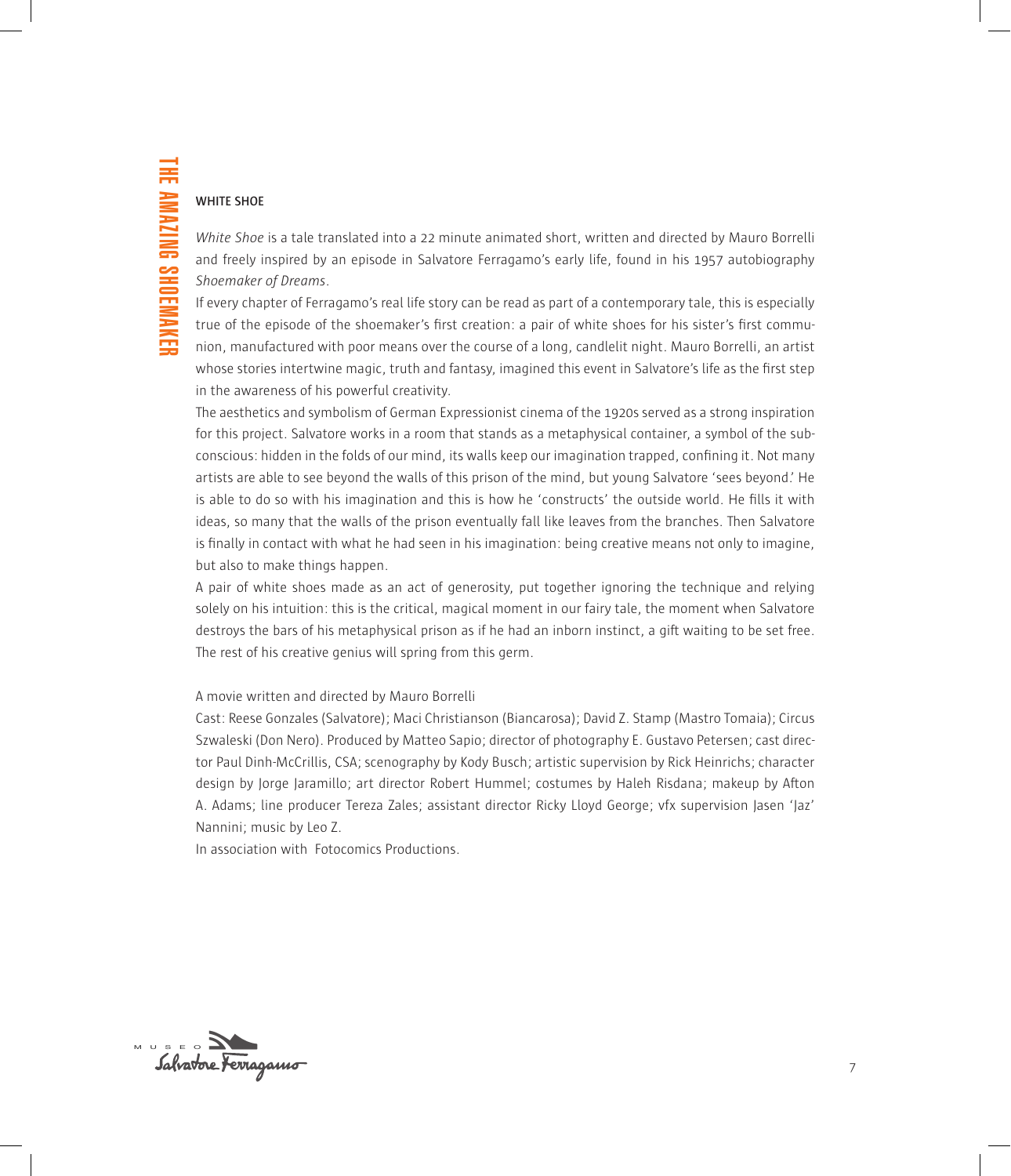# **THE GRAPHIC NOVEL, A MODERN FAIRYTALE: FRANK ESPINOSA AND THE TALE OF SALVATORE FERRAGAM**o

Cinema and comics have always been a real factory of dreams. Since their development in the 20th century, they have had a fundamental role in the reflection and reinvention of the world as we know it today. Therefore, a comic version of the life and nearly legendary story of Salvatore Ferragamo, was necessary and created for the occasion from one of the greatest comic artists of our time, Frank Espinosa who, coincidentally, was the son of cobbler.

The technique adopted by the artist to realize the comic story on Salvatore's life, integrates, as he himself states, different elements of a collage, 'sewing' them in images just as a shoemaker sews together the upper and the sole. In the story, Espinosa has purposefully maintained a slight sense of 'messiness' so as to portray the atmosphere of an actual shoe factory. These details succeed to create a tactile and emotional ecstasy, sparks emitted thanks to the art born from human determination and the bond between the hand and its creation, in a union of the craftsman who created the work and whomever will finally behold it.

Naturally, Salvatore, regardless of the 'anatomical' destination of his products, was the prototype of the entrepreneur who loves 'getting his hands dirty': he despised machinery and anonymous mass production. "He loved reality and making things", Espinosa affirms, even if the ghost of reality was the vast canvas on which he could create; a colorful fish then becomes the material in the realization of fashionable shoes, while scrap materials or industrial surplus were transformed into intuitions of elegance and objects of desire. He was, in Espinosa's words, "a fearless artist. That when everyone said 'no', moved forward; and even after having reached the destination, feels the need to move on. One of those that feel they have never done enough and that is why they are able to go where no one has ever dared to push themselves".

On exhibition are 26 tables with cover of the comic created by Espinosa in mixed media (acrylic, gouache on pencil and India ink, with rice paper inserts) the drawings, sketches, the story board, are a testimony of the artist's creative process necessary in the achievement of the final work.

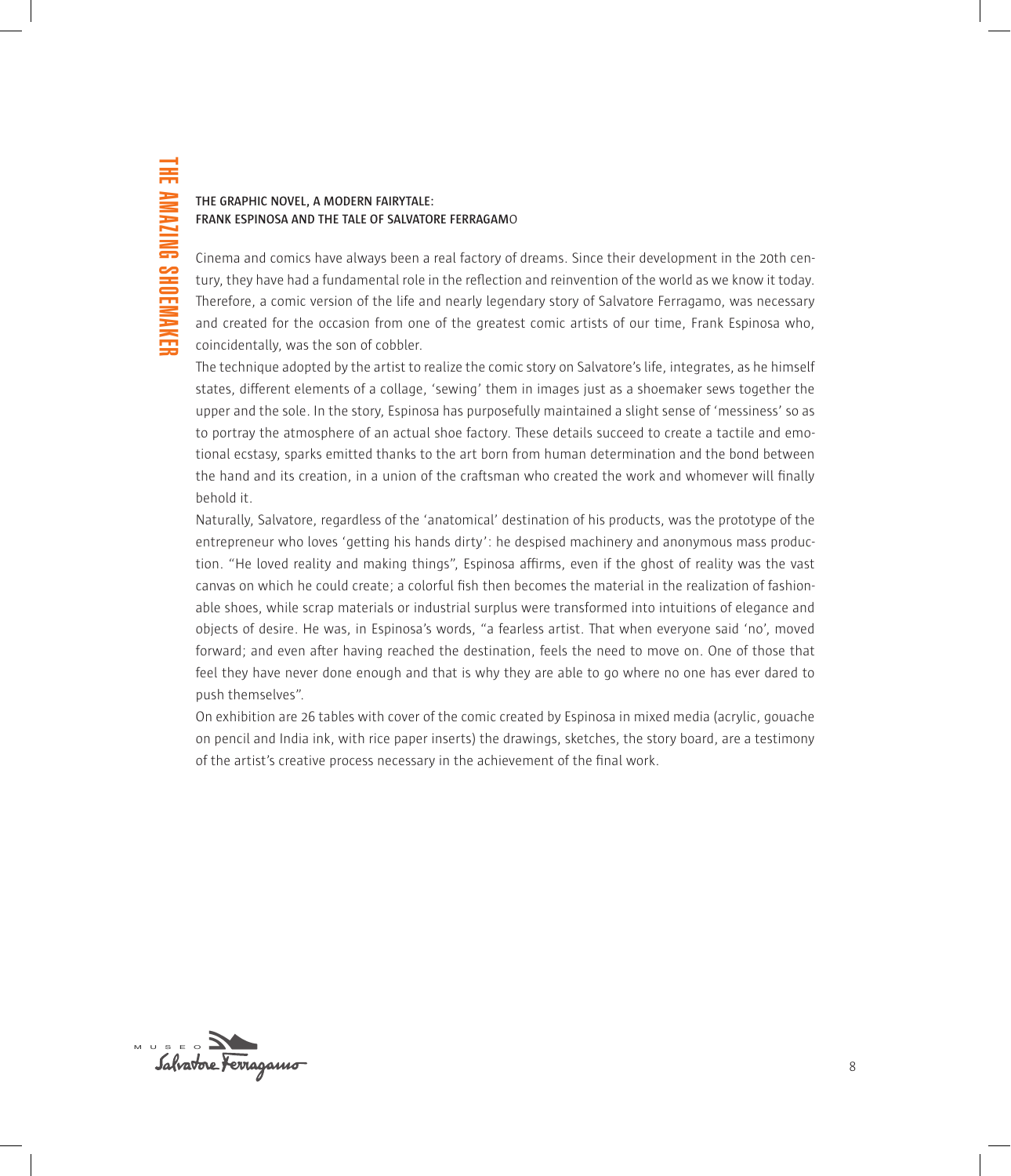## **OF ACCESSORIES AND FAIRY TALES**

If it's obvious that fashion grows out of fantasy and creativity, then it must have a lot in common with fairy tales, a world where dresses and shoes are often seen as tools to arrive to a transformation, symbols of obscure sorceries or solutions for a happy ending. *The Amazing Shoemaker*, on at the Museo Salvatore Ferragamo from April 18th 2013 to March 31st 2014, seemed then the perfect occasion to present to the public some very special accessories.

Dating back to ancient mythological origins and progressively changing and evolving, for ages the figure of Hermes has steadily occupied a central role in many fantasy tales. A cunning god who interceded between mortals and the divine, he ran fast through the centuries with his self-made winged sandals, leaving on the way bits of himself to Flash Gordon and many other heroes of various nature. *The Amazing Shoemaker* dedicates him the due space, notably with Giambologna's *Mercurio* coming from the Museo del Bargello in Florence and its versions, borrowed from the Museo Ginori della Manifattura di Doccia.

Hermes is also an integral part of the creative history of the brand. In 1951 Fernando Baldi, a Florentine artist known as *l'Etrusco*, realized a poster for Salvatore Ferragamo that represented a column and a winged sandal. Clearly influenced by Giambologna's sculpture, the beautiful image won that same year a prize in NYC, and resurfaced only recently. Drawing inspiration from this poster, Ferragamo's Creations now presents *Flash*, a calfskin sandal available in many different colours and adorned with raw-cut printed wings.

Ferragamo's Creations, the brand dedicated to the reproduction of Salvatore Ferragamo's own masterpieces, will satisfy anyone's desire for fairy-tale footwear presenting a few other historical shoes like *Pollicino*, *Hop-o'-My-Thumb*, a wedge studded with tiny suede fragments symbolizing the crumbs left behind by the eponymous protagonist of the story; or *Tebe*, a 1930 kidskin sandal with brass heel designed in Hollywood, that has the allure of ancient Egypt, backdrop to one of the most ancient versions of the fairytale Cinderella. But also the 1942 whimsical evening clog recalling the slippers in *Arabian Nights* created by Ferragamo when he fit Douglas Fairbanks Jr in *The Thief of Bagdad* by Raoul Walsh and *Velieri*, the 1930 pump that clients could have personalized with painted subjects of their own choice. This particular model, suggesting the world of pirates and adventure, seduced writers Hamid Ziarati, and Michela Mari, who made it a protagonist of their fairy tales illustrated by Michela Petoletti and Francesca Ghermandi, on display in *The Amazing Shoemaker*.

To respect the tradition of contemporary visual artists asked by Ferragamo to design new foulards (a tradition inaugurated in 1950 by abstract painter Alvaro Monnini), Michela Petoletti is also the author of *Favole*, a new silk scarf featuring a delicate, poetic watercolour where she condensed all her favourite fairy tales, from *Cinderella* to *Puss in Boots*, where shoes occupy a primary role. Distributed worldwide, the foulard comes in three colour combinations: baby blue and pink, sky blue and orange, green and yellow. Finally, the bookshop at the Museo Salvatore Ferragamo will offer a range of special products dedicated to the exhibition, from shopping bags to cotton t-shirts bearing a selection of drawings by Italian artist Mimmo Paladino.

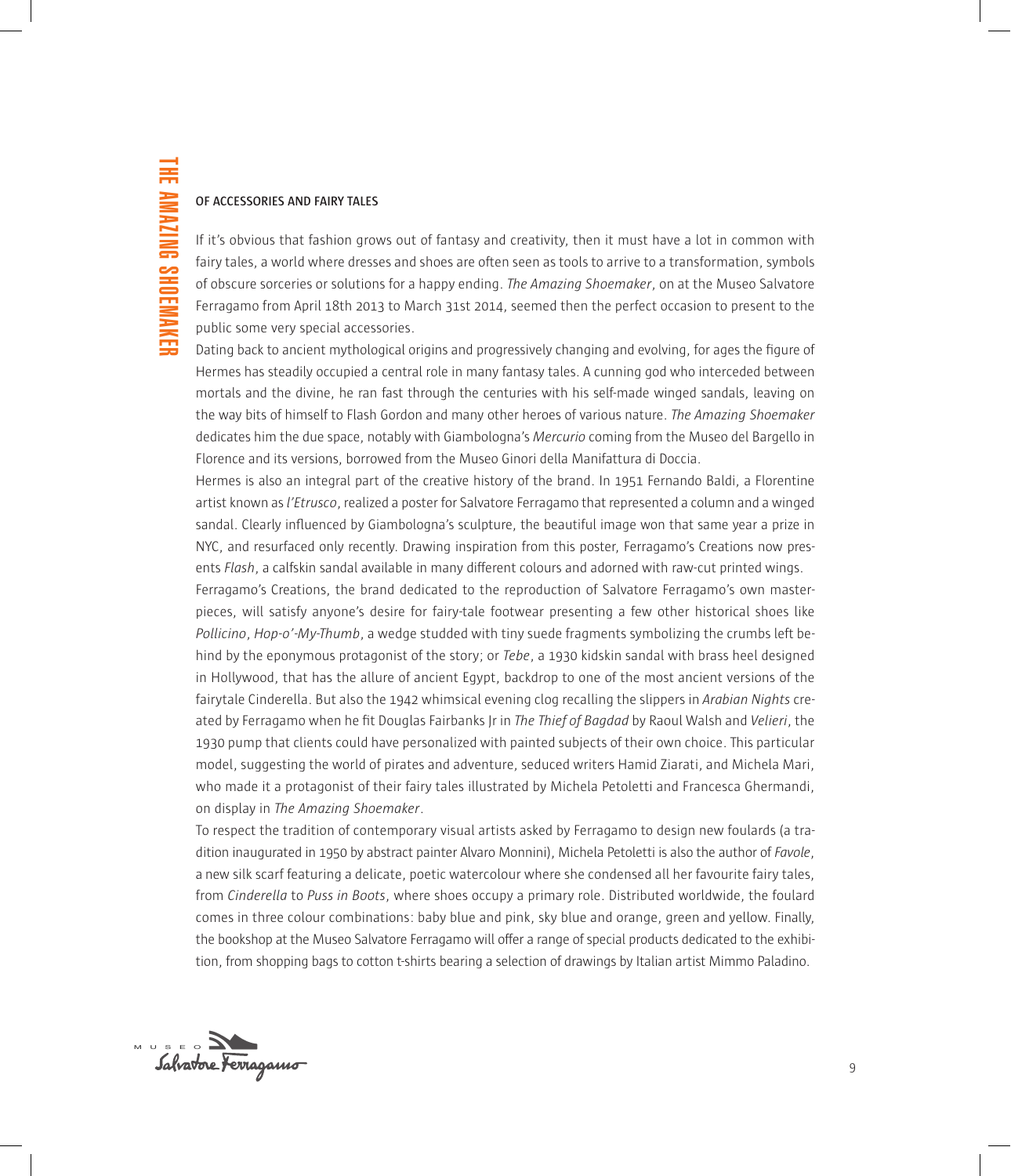# **"AISHA'S FAIRY TALES" A book of fairy tales destined to children suffering from congenital heart disease**

The world of fairy tales is a large one and in those narrated in the exhibition catalogue for the exhibition *The Amazing Shoemaker* (at the Museo Salvatore Ferragamo in Florence from April 19th 2013 to March 31st 2014), we find fairy tales told by a mother who experienced first-handedly the reality in hospitals and the illness of her daughter, suffering from congenital heart disease.

5% of the proceeds of the sale of shopping bags, t-shirts with the images of Mimmo Paladino and the entire proceeds from the sale of Frank Espinosa's comic inspired by Salvatore Ferragamo's life story, created by Museo Salvatore Ferragamo on occasion of the exhibition, will allow the donation of a special fairy tale book to Ospedale del Cuore of Massa. The book tells the adventures of a little monkey, Aisha, and her little heart, with the aim of helping small children (2 to 6 years old) live with their illness, overcoming their fears and the negative fantasies that are inevitably tied to this type of experience.

**Children are all artists (Andrea Bocelli).** Children – as written by Andrea Bocelli in his preface of the book (Giunti Progetti Educativi, editor, since June distributed in book stores, in cardiology and infantile heart surgery departments across Italy) are all artists and they behold the secret of life. Even seemingly insurmountable obstacles, such as the journey of illness or a medical intervention, can become for a child a special opportunity to cultivate their confidence in themselves and in their ability to bravely overcome difficulties. Fairy tales don't tell children that dragons exists. Fairy tales teach children that dragons can be defeated. In this instance the dragon (illness) is defeated because he is revealed. Once recognized, he will no longer lead to anxiety and bad dreams, he will not leave cumbersome scars in the future and in the soul of the little inpatient.

This book is dedicated to Ospedale del Cuore Pasquinucci of Massa, where doctors and paramedics of incomparable professionalism and humanity, dedicate themselves passionately to the cure of children affected by serious heart conditions. The publication is supplemented by an audiobook, very important for its effectiveness with smaller patients, reading fairy tales with music and sounds that accompany the narration. Two songs inspired by Aisha's adventures and expressly written (music, lyrics and scores) for children, will also be found in the CD. Actress Paola Cortellesi, reads the audiobook tales and performs the two songs.

The author of the book and genetic biologist is Sandra von Borries. She has written the fairy tales and texts supported by her direct experience as mother of a child affected by Tetralogy of Fallot, twice operated by Dr. Bruno Murzi at the Ospedale del Cuore of Massa. Claudia Borgioli, painter, has given life to all of the drawings that accompany the fairy tales. Enrico Andreini, musician, composer and arranger of great experience, created and arranged the music.